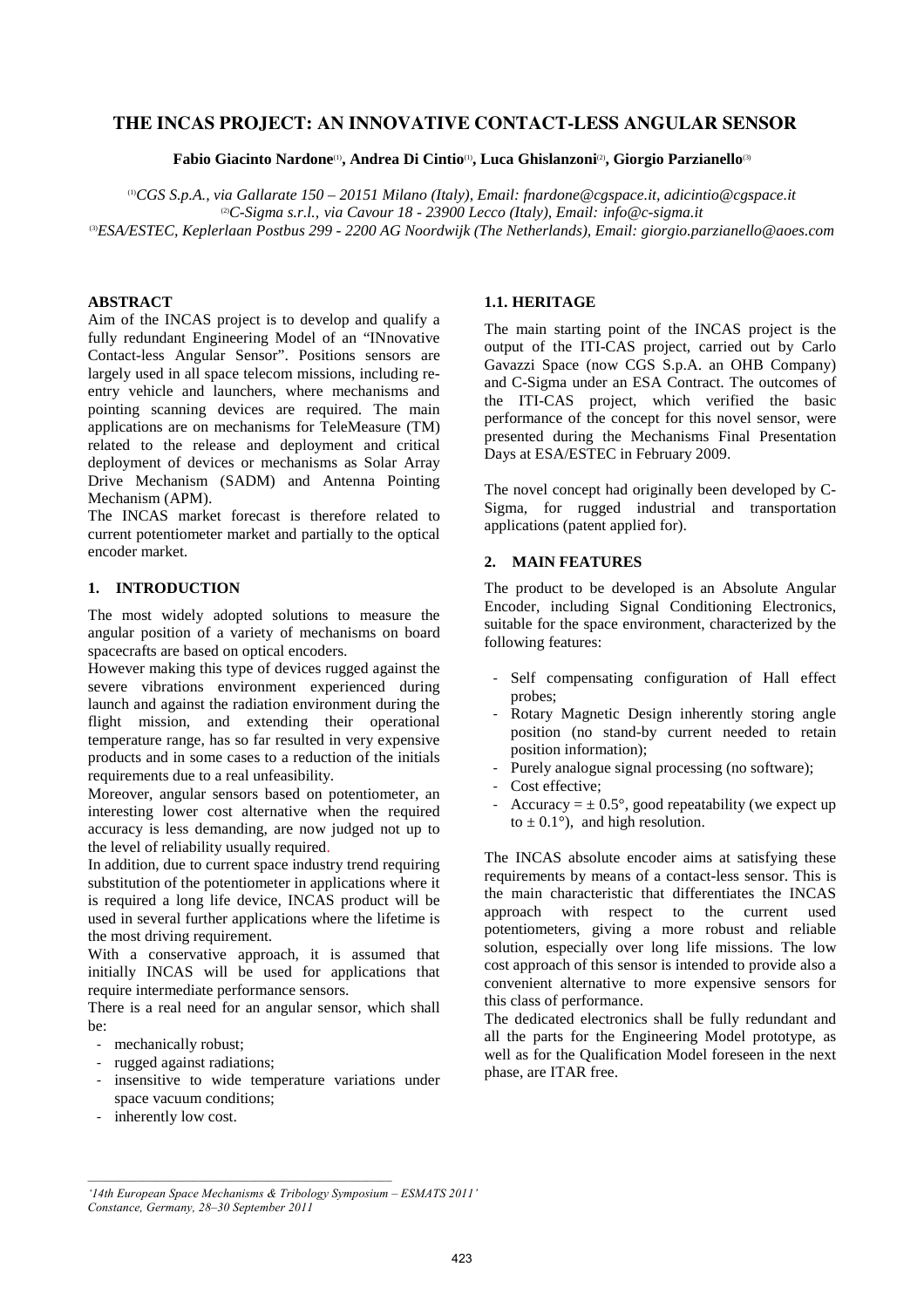## **3. PRINCIPLE OF OPERATION**

The principle of operation exploits a biasing permanent magnet generating a magnetic field in an air-gap of suitable geometry, and whose value is a function of angular position. Hall effect probes are located at strategic positions along the air-gap.

The proposed novel design solution consists of using a magnetic circuit configuration such that the angular position is a function of the ratio between the magnetic field values measured by the Hall probes. In this way any drift or degradation of the permanent magnet or Hall probes characteristics is automatically selfcompensated. Indeed, the value of said ratio is a function of geometric relationships only, making the sensor insensitive to degradation effects and drift of parameters.

# **4. INCAS SENSOR DESIGN**

The INCAS project started in 2010 and is planned to complete by end of 2011, but it has reached a good development following some initial breadboard tests and analysis.

The sensor is composed of a Stator part and a Rotor part . The Stator will be mated to the flange of the rotary mechanism whose angular position needs to be measured, while the Rotor will be coupled to the shaft of said rotary mechanism.



*Figure 1 : the complete INCAS Absolute Angular Sensor* 

|          | <b>Stator</b>   | Rotor             |
|----------|-----------------|-------------------|
| Height   | $28 \text{ mm}$ | $15.5 \text{ mm}$ |
| Diameter | 58 mm           | $40 \text{ mm}$   |
| Mass     | $60 - 65$ g     | 70 o              |

*Table 1 : stator and rotor characteristics* 

The Fig. 1 illustrates how the Rotor is completely independent from the Stator, and how the Rotor will be positioned with respect to the Stator.

### **4.1. Mechanical Design**

As general guidelines for the sensor dimensions we have considered the potentiometer usual dimensions and users desiderata.

The Stator performs the following functions :

- it holds firmly in place the Hall Effect Probes along a circle coaxial to the mechanism's shaft main axis;
- it encases the signal processing electronics, properly separating the main electronics from the redundant electronics;
- it provides a circular feature for mating to the mechanism's flange coaxially to the mechanism's shaft main axis.



*Figure 2 : the Stator (Top, Side, and Bottom views)* 

The Rotor performs the following functions:

- it holds together all parts of the rotary magnetic circuit;
- it features the circular airgap, whose radial width is a function of angular position;
- it shields the circular airgap from the influence of external magnetic fields, while minimizing the stray fields on the outside;
- it provides means for coupling to the rotary mechanism's shaft.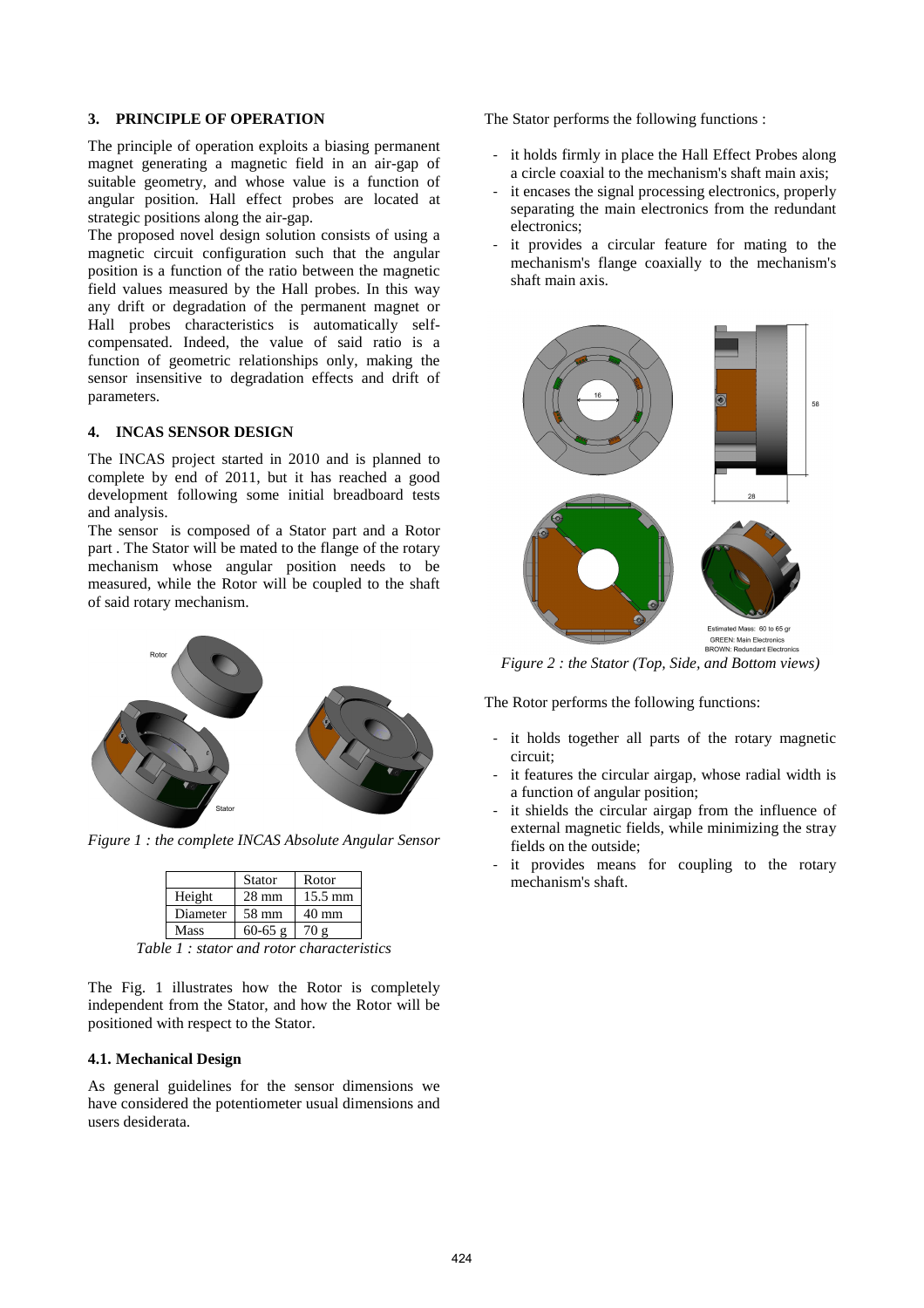

*Figure 3 : the Rotor (Top, Side, and Bottom views)* 



*Figure 4 : the Rotor coupled to the Shaft* 

In order to miniaturize all the sensor we have designed a

rigid flex PCB for hosting the electronics.



*Figure 5 : PCB layout* 

# **4.2. Magnetic Design**

The following perspective section view illustrates the path followed by the main part of the magnetic flux embracing the circular magnetic circuit implemented in the rotor part of the encoder.



*Figure 6 : perspective section view of the rotor's circular magnetic circuit* 

The Hall probes are located in the airgap delimited by the surfaces A and B (see Fig. 6).

$$
B_1 = B(\vartheta) \quad \text{and } B_2 = B(180^\circ + \vartheta) \tag{1}
$$

are the two magnetic field values measured by the two Hall probes located at diametrically opposed locations along the circular airgap.

The self-compensating features of the proposed approach are obtained thanks to a particular geometry of the rotary magnetic circuit, and which has been purposely designed so that the magnetic field,  $B(\theta)$ , along its circular airgap possess such a rotational symmetry that for any pair of diametrically opposed locations the respective B field values satisfy the identity:

$$
B_1 + B_2 = const \tag{2}
$$

## *function independent from azimuth* <sup>ϑ</sup>

e.g.: a symmetrical triangle, or a cosine function, which both yields

$$
f(\vartheta) + f(\vartheta + 180^\circ) = const
$$
 (3)  
independent from  $\vartheta$ 

 Said self-compensation is then achieved when the angular position reading,  $\vartheta$ , is obtained as a function *g* of a function *f(B1, B2)* with the following form:

$$
\mathcal{V} = g \left[ f \left( B_1 + B_2 \right) \right] \tag{4}
$$

*where* 

$$
f(B_1, B_2) = const * \frac{B_1}{B_1 + B_2}
$$
 (5)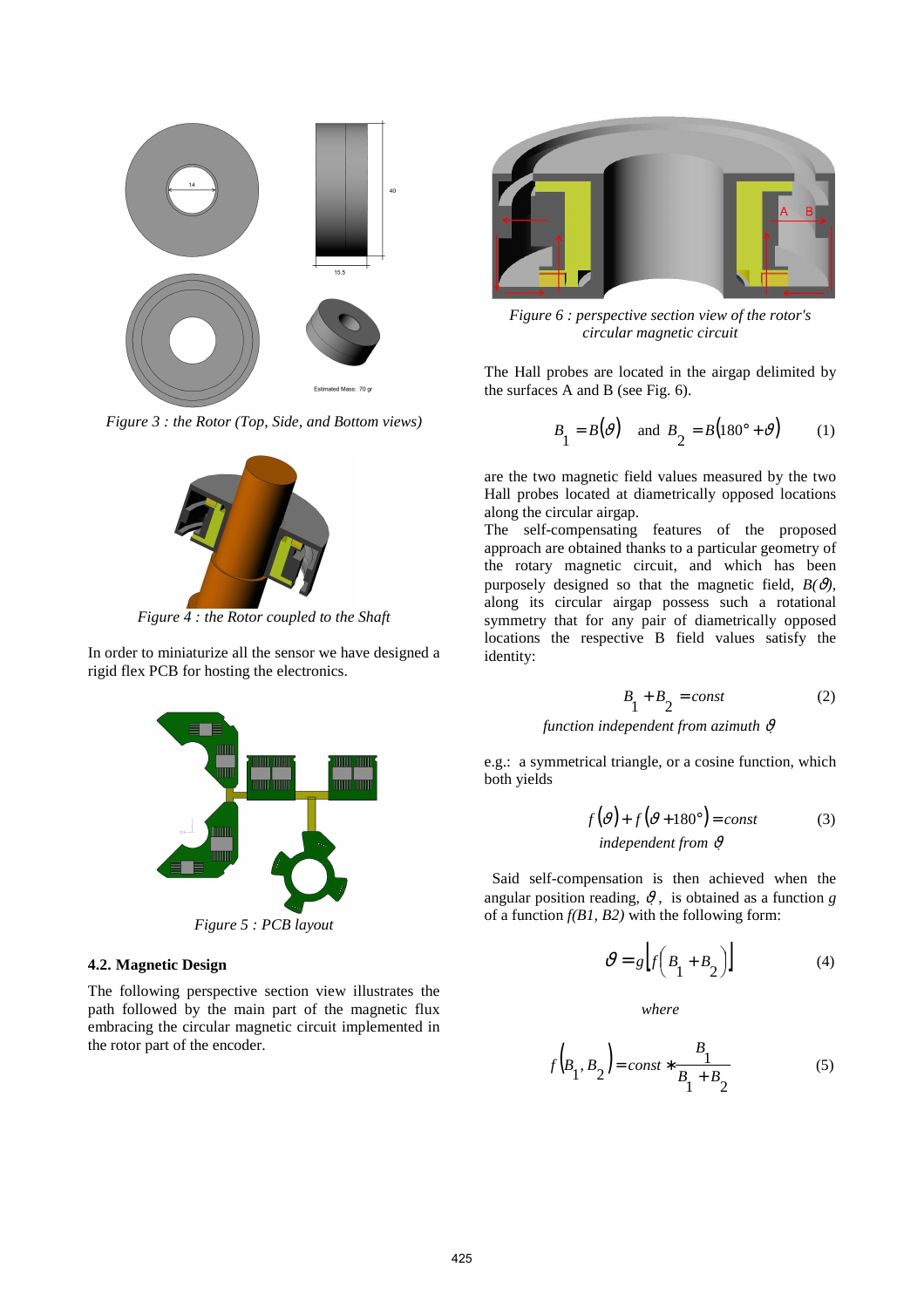#### **4.3. Electronic Design**

We developed the electronic design in three stages beginning from the hall probes output :

- 1. hall probes acquisition through instrumentation amplifier and relative pre-amplification, with feedback loop and temperature compensation;
- 2. amplification of the two triangle waveform and shifting in phase in order to obtain four triangle waveform useful for achieving the right output waveform;
- 3. generation of the saw-tooth from the previous waveforms, outputs of the second step.



*Figure 7 : Electronic design block diagram* 

#### **4.4. The Self Compensating Principle**

The following schematics in Fig. 8 illustrates the solution adopted for obtaining a signal proportional to

$$
\frac{B_1}{B_1 + B_2} \tag{6}
$$

The trick consists in exploiting the ratiometric characteristics of the Hall Probes, whose gain is proportional to the supply voltage *Vh* , so that for a value B of the magnetic field to be measured the Hall probe output voltage will be proportional to both the value of B, as well as to the value of the supply voltage:

$$
V_{out} = K \times V_h \times B + \frac{V_h}{2}
$$
 (7)

The term *Vh / 2* simply reflects the fact that the Hall probe is designed to generate a zero field output voltage  $= V_h / 2$ . For positive B values,  $V_{out}$  will then be  $> V_h / 2$ , whereas for negative B it will be  $\langle V_h / 2 \rangle$ .

In our magnetic circuit configuration the Hall probes see only positive B values, we can therefore subtract the value  $V_h / 2$ , as to refer to 0V the measured value. That is exactly the task of the instrumentation amplifiers INA 1 and INA 2 (see Fig. 8), at whose respective outputs we will hence have :

$$
Ch1 = K * V_h * B_1 \text{ and } Ch2 = K * V_h * B_2 \quad (8)
$$



*operation* 

Their median value,

$$
K \ast V_h \ast \frac{B_1 + B_2}{2} \tag{9}
$$

is then available at the node connecting the two resistors R (we can write this because the two Hall probes are selected from the same lot, as to ensure that they are matched for their K values and corresponding temperature coefficients).

As already explained above, the basic principle of operation requires the ratio :

$$
Const * \frac{B_1}{B_1 + B_2} \tag{10}
$$

to be calculated with good accuracy.

With the above described circuit it is very easy to obtain a signal of exactly the required form. By choosing a dc gain for the error amplifier, A , of such a large value that it can be considered infinite for all practical purposes (by adopting the classical integrator configuration), the equilibrium equation for the dc operating point simplifies to:

$$
K \ast V_h \ast \frac{B_1 + B_2}{2} = V_{ref}
$$
 (11)

and which immediately yields:

$$
Ch_1 = 2 \cdot V_{ref} \cdot \frac{B_1}{B_1 + B_2} \tag{12}
$$

and

$$
Ch_2 = 2 \cdot V_{ref} \cdot \frac{B_2}{B_1 + B_2} \tag{13}
$$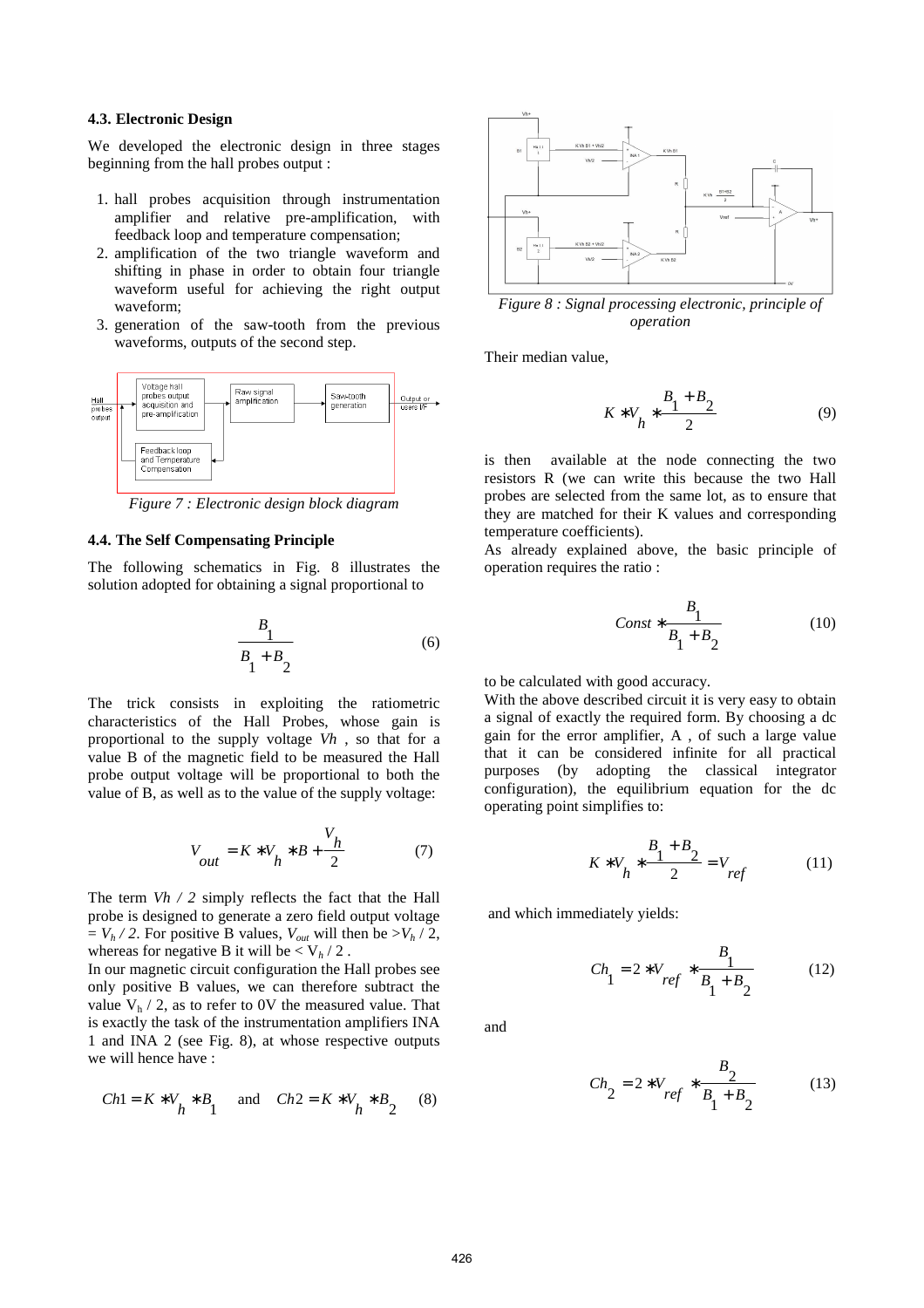## **4.5. Principle of Temperature Compensation**

The signal at the output of each Hall Probe features a term proportional to the magnetic fiedl to be measured, *K Vh B*, added to the nominal Zero Field Offset, *Vh /2*, plus its drift with temperature, *drift(T).*

In order to present to the feedback loop a signal proportional solely to  $(B1+B2) / 2$ , it is necessary to first subtract *Vh/2* and *drift(T).* This is achieved by adding to the negative inputs of the respective INA signals reproducing the respective drift(T). Said *T* compensation signals are obtained by means of resistive networks reading the suitably amplified temperature output of the REF02.



*Figure 9 : Principle of operation of the Temperature compensation circuit* 

## **4.6. Sawtooth Generation**

The output of the first stage of the electronics signal conditioning are two triangle waveform shifted of 90 degree on the complete round of 360 degree, they are the compensated outputs of the two couple of hall probes, that means each waveform is the magnetic field read from a couple of hall probes.

The Fig. 10 shows the two outputs, named CH1 (green one) and CH2 (red one). They are the raw signals preamplified, being the outputs of the instrumentation amplifiers already compensated for initial offset voltage and temperature drifts. They are shifted of 90 degree due to the mechanical configuration.

The output sawtooth is then generated by first obtaining, from said two 90° phase shifted triangle waveforms, a total of four triangle waveforms suitably level shifted, and-or inverted, so that their respective central segments (we define a central segment as that part of a triangle's side that corresponds to an arc of 90° centered about its mid point), overlaps to yield a combined linear ramp extending over  $4 \times 90^\circ = 360^\circ$ .



#### **4.7. Electrical Interface**

The following table shows the electrical interfaces of the sensor, identifying input and output signals.

| ID | <b>Name</b> | <b>Side</b> | <b>Direction</b> | <b>Remarks</b>                      |
|----|-------------|-------------|------------------|-------------------------------------|
| 1  | Vin         | Main        | IN               | Positive<br>supply<br>voltage (15V) |
| 2  | Vout        | Main        | <b>OUT</b>       | Saw-tooth waveform<br>$(0-5V)$      |
| 3  | Gnd         | Main        | <b>OUT</b>       | Ground                              |
| 4  | Vref        | Main        | <b>IN/OUT</b>    | Voltage reference                   |
| 5  | Temp        | Main        | <b>OUT</b>       | Temperature                         |
| 6  | Vin         | Redundant   | IN               | Positive<br>supply<br>voltage (15V) |
| 7  | Vout        | Redundant   | <b>OUT</b>       | Saw-tooth waveform<br>$(0-5V)$      |
| 8  | Gnd         | Redundant   | <b>OUT</b>       | Ground                              |
| 9  | Vref        | Redundant   | <b>IN/OUT</b>    | Voltage reference                   |
| 10 | Temp        | Redundant   | OUT              | Temperature                         |

*Table 2 : Electrical interface*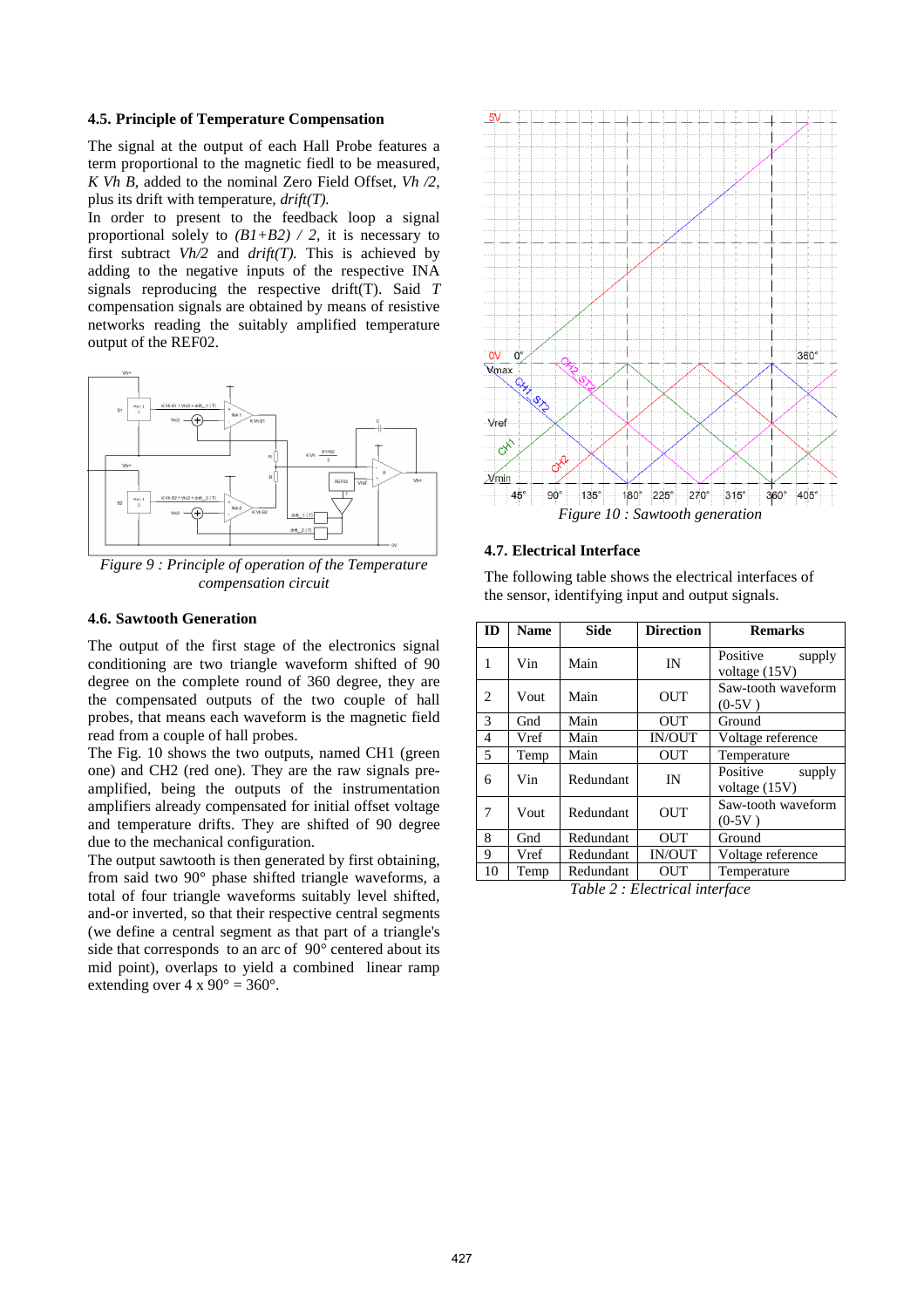## **5. ANALYSIS PERFORMED**

### **5.1. Magnetic Analysis**

In order to assess the sensitivity of the overall encoder accuracy to inaccuracies and assembling tolerances, some Finite Elements Analysis (FEA) simulations were then performed. The software tool utilized for said simulations was:

# MAGNUM 3.1, from Field Precision, http://www.fieldp.com

MAGNUM 3.1 is a FEA solver meant for the 3D design of magnets and permanent-magnet devices, including saturation effects in soft magnetic materials.



*Figure 11 : the perspective view of the generated mesh (cross-section plane is the symmetry plane)* 

The generated mesh was then the input for the MAGNUM 3.1 Magnetostatics 3D FEA Solver.

The output data files generated by MAGNUM 3.1 were then processed using:

MAGVIEW 3.1, from Field Precision



*Figure 12 : a slice plot at the symmetry plane.* 

The simulations were aimed at verifying the sensitivity with regard to radial and axial displacements of the Hall probes with respect to their nominal radial and along-z positions.

Fig. 13 illustrates the resulting % relative error on the ratio B1/(B1+B2) corresponding to a rotor mounted with an eccentricity error of 50  $\mu$ m in the radial direction (blue line), as well as the error corresponding to 50 µm rotor mounting error along the shaft.

Fig. 14 refers instead to mounting errors of 100  $\mu$ m.



*Figure 13 : er% as result of 50um axial and radial displacement* 



*displacement* 

# **5.2. Structural Analysis**

Considering the different materials the thermo-elastic analysis performed on the full specified range of temperature  $[-50^{\circ}\text{C} : +110^{\circ}\text{C}]$  has demonstrated the full compliance and high margin of safety.

| Part                                                   | SF <sub>V</sub> | SFu  |        | Fty [MPa] Ftu [MPa] | Applied Stress [MPa] | Type      | MoSy       | MoSu  |
|--------------------------------------------------------|-----------------|------|--------|---------------------|----------------------|-----------|------------|-------|
| 430F Items                                             | 1.1             | 1.25 | 500    | 650                 | 262                  | Von Mises | 0.73       | 0.98  |
| Al 6061-T6 Items                                       | 1.1             | 1.25 | 241.32 | 289.58              | 128                  | Von Mises | 0.71       | 0.81  |
| Sm2Co17 Magnet                                         | 1.1             |      | N/A    | 350                 | 70.5                 | Von Mises | <b>N/A</b> | 0.24  |
| FR4 PCB                                                |                 | 1.25 | N/A    | 275                 | 11.5                 | Von Mises | <b>N/A</b> | 18.13 |
| Table 3 : Margin of safety for thermo-elastic analysis |                 |      |        |                     |                      |           |            |       |

With regard to the quasi static loads analysis the acceleration of 50g will be applied contemporaneously along the three orthogonal axes.

Also in this case the items have an high margin of safety

| Part             | SF <sub>V</sub> | SFu  |        |        | Fty [MPa] Ftu [MPa] Applied Stress [MPa] | Tvpe      | MoSy       | MoSu   |
|------------------|-----------------|------|--------|--------|------------------------------------------|-----------|------------|--------|
| 430F Items       | 1.1             | . 25 | 500    | 650    |                                          | Von Mises | 112.64     | 129    |
| Al 6061-T6 Items | 1.1             | .25  | 241.32 | 289.58 | 3.3                                      | Von Mises | 65.48      | 69.2   |
| Sm2Co17 Magnet   | 1.1             |      | N/A    | 350    | 0.3                                      | Von Mises | <b>N/A</b> | 290.67 |
| FR4 PCB          | 1.1             | . 25 | N/A    | 275    | 2.15                                     | Von Mises | <b>N/A</b> | 101.33 |
| -- - -           |                 |      |        | $\sim$ |                                          |           |            |        |

*Table 4 : Margin of safety for quasi static loads analysis*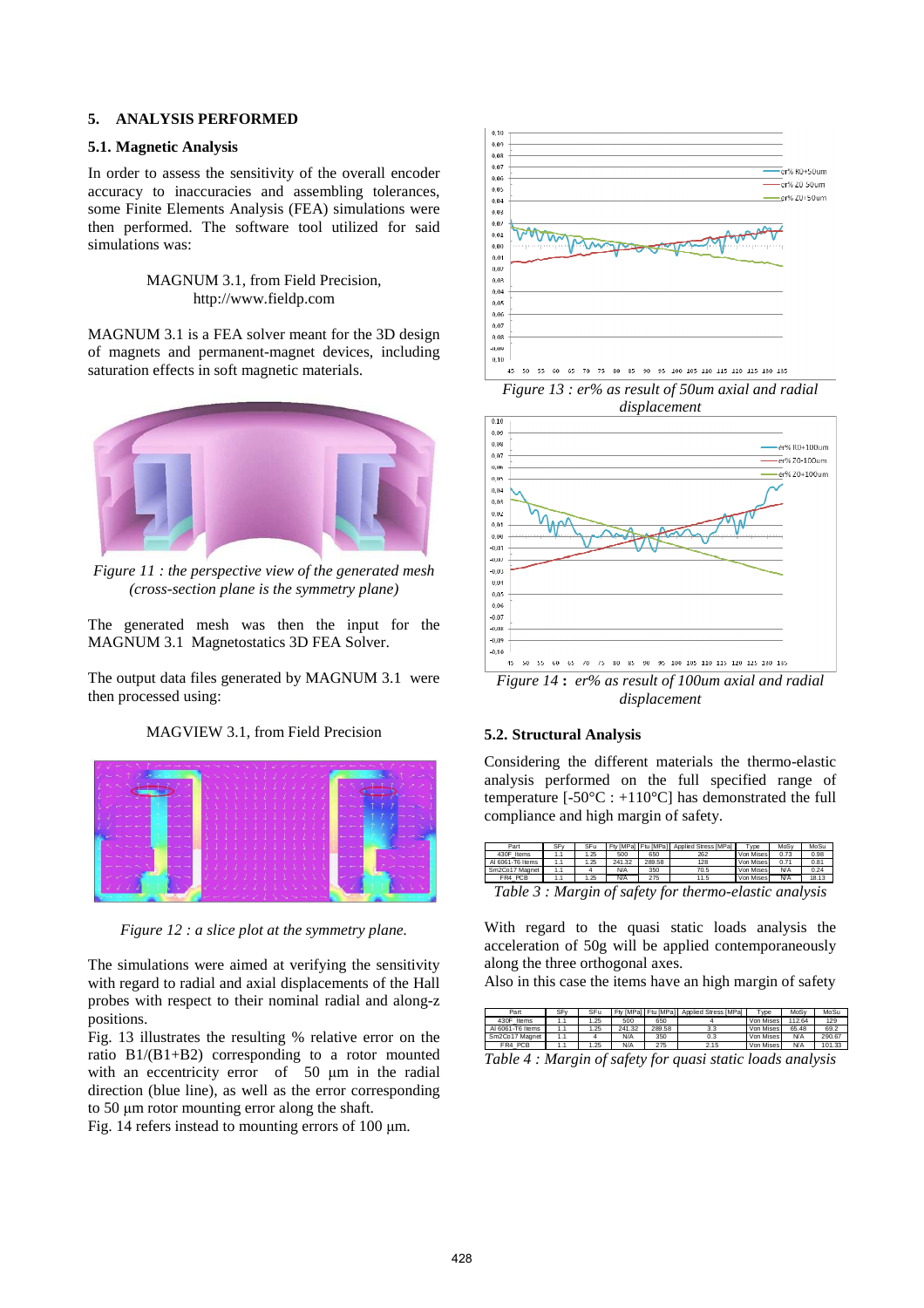### **6. EARLY TEST ON THE BREADBOARD**

We have performed thermal tests on a breadboard to verify the self compensating principle and the temperature compensation principle of a reduced circuit (see Fig. 9), with good results.

In term of angular position the results correspond to an absolute deviation contained within

 $\pm$  0.15° over the range -40°C to +120°C

It shall be remarked how this result includes the effects of the drift with temperature of :

- the permanent magnet characteristics;
- the magnetic sensitivities of the two Hall probes;
- their respective zero field offsets ;
- the offsets of the two Instrumentation Amplifiers;
- their respective gains;
- the value of the REF02 output voltage.

#### **6.1. Lesson Learned**

It is fundamental to characterize the hall probes in order to have a good accuracy. In particular the following issues are important:

- 1. the selection of the hall probe with the most linear dependence from temperature of its zero field offset voltage;
- 2. the same direction of the linear dependence from temperature, both positive or negative;
- 3. an accurate matching for each couple supplied by the same feedback loop (see  $V_h$ + in the Fig. 9).

### **7. PLAN FOR ENVIRONMENTAL TESTS**

Environmental tests are foreseen as part of the EQM phase, in order to verify the INCAS sensor environmental characteristics, to have early evidence of eventual troubles and to be ready for the FM qualification.



*Figure 15 : Flow chart of the test sequence for EM INCAS step by step* 

In particular the most careful test to be performed shall be the thermal vacuum in order to demonstrate the efficacy of the electronic circuit needed for the compensation.

The test sequence for thermal vacuum tests shall consist in 8 thermal cycles to be carried in a thermal vacuum chamber, at a pressure lower than 1E-5 mbar (see Fig. 16).



*Figure 16 : Test profile for the thermal vacuum test*